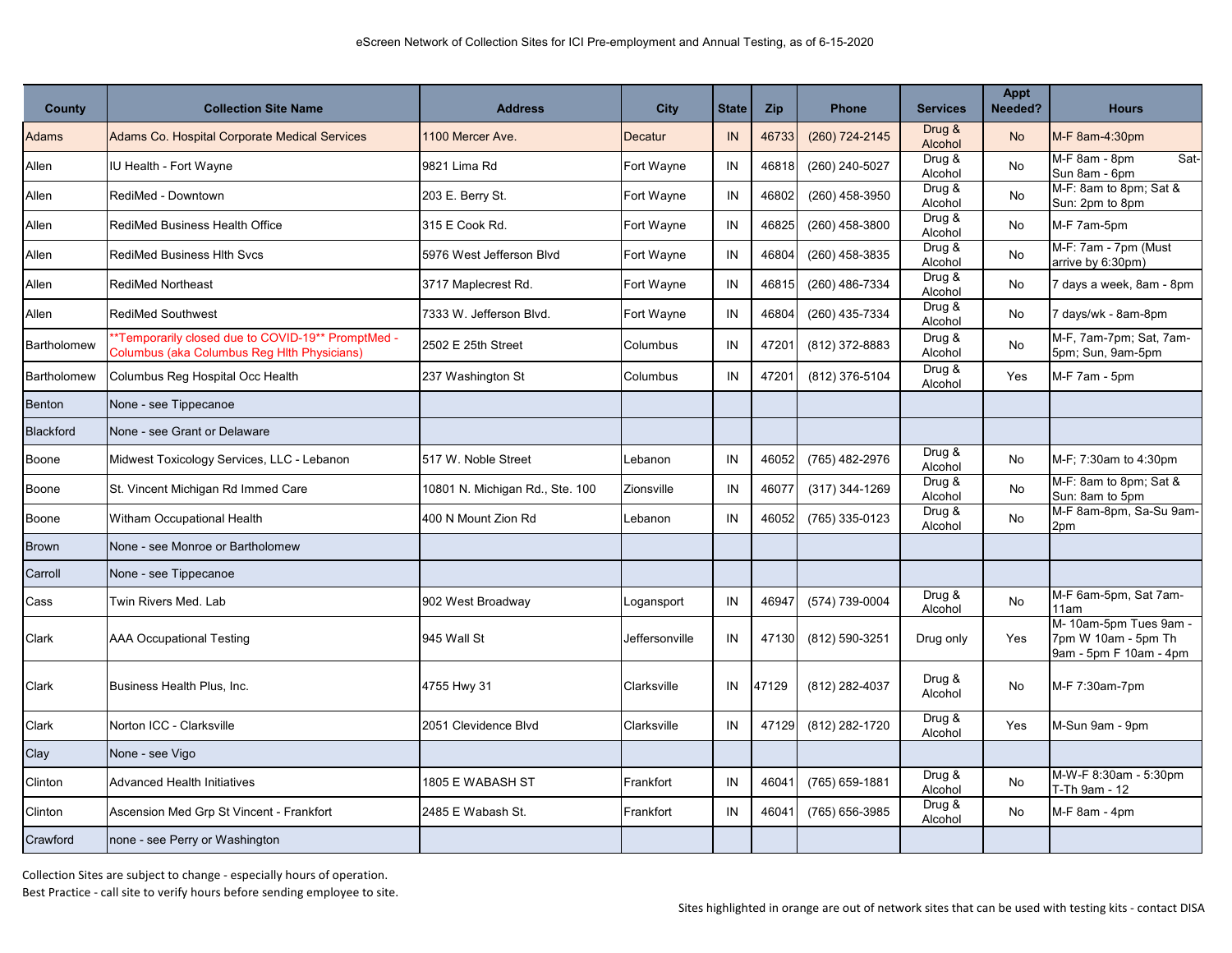| County        | <b>Collection Site Name</b>                           | <b>Address</b>                  | <b>City</b>       | <b>State</b> | <b>Zip</b> | <b>Phone</b>   | <b>Services</b>   | Appt<br>Needed?  | <b>Hours</b>                                                                 |
|---------------|-------------------------------------------------------|---------------------------------|-------------------|--------------|------------|----------------|-------------------|------------------|------------------------------------------------------------------------------|
| Daviess       | Daviess Community Hospital (Lab)                      | 1314 E. Walnut St.              | Washington        | IN           | 47501      | (812) 254-2760 | Drug &<br>Alcohol | No               | M-F 6am-6pm; Sa 7am-<br>1pm                                                  |
| Daviess       | Memorial Health Washington                            | 600 South State Rd 57           | Washington        | IN           | 47501      | (812) 674-4040 | Drug only         | No               | M-TH 8am - 4pm<br>F<br>8am - 1pm                                             |
| Dearborn      | Highpoint Health (formerly Dearborn County Hospital)  | 600 Wilson Creek                | Lawrenceburg      | IN           | 47025      | (812) 537-8128 | Drug &<br>Alcohol | <b>No</b>        | 7 days, 24 hours                                                             |
| Decatur       | AccuDoc Urgent Care (formerly Greensburg Urgent Care) | 1463 West Westridge Parkway     | Greensburg        | IN           | 47240      | (812) 662-9500 | Drug &<br>Alcohol | <b>No</b>        | M-F: 9am-8pm; Sat & Sun:<br>9am-3pm                                          |
| Dekalb        | DeKalb Business Health Clinic - Auburn                | 1316 E. 7th St., Suite D        | Auburn            | IN           | 46706      | (260) 925-9511 | Drug &<br>Alcohol | No               | M-F 8am-5pm                                                                  |
| Dekalb        | none - see Allen County                               |                                 |                   |              |            |                |                   |                  |                                                                              |
| Delaware      | Concentra Medical Center - Muncie Clara               | 4125 W. Clara Lane              | Muncie            | IN           | 47304      | (765) 288-8800 | Drug &<br>Alcohol | No               | M-F: 8am to 7pm; Sat &<br>Sun: 8am to 6pm                                    |
| Delaware      | MedExpress Urgent Care - Muncie                       | 1313 West McGalliard Rd.        | Muncie            | IN           | 47303      | (765) 287-8460 | Drug &<br>Alcohol | No               | 7 Days a week 8am-8pm                                                        |
| Dubois        | Jasper Memorial Hospital                              | 800 W. 9th St.                  | Jasper            | IN           | 47546      | (812) 996-0290 | Drug &<br>Alcohol | YES - BA<br>only | M-F: 5am to 6pm (afters<br>hours collections will be<br>done through the ER) |
| <b>Dubois</b> | <b>Memorial Health Employer Services</b>              | 695 W. 2nd St.                  | Jasper            | IN           | 47546      | (812) 996-5750 | Drug &<br>Alcohol | <b>YES</b>       | Monday - Friday 7:30am -<br>4pm                                              |
| Elkhart       | Beacon Occupational Hith - Elkhart                    | 22818 Old US 20                 | Elkhart           | IN           | 46516      | (574) 389-1231 | Drug &<br>Alcohol | No               | M - F, 7am-5pm                                                               |
| Elkhart       | Beacon Occupational Hith - Elkhart NW                 | 1104 W Bristol St               | Elkhart           | IN           | 46514      | (574) 333-2986 | Drug &<br>Alcohol | No               | M-F 7am-5pm                                                                  |
| Elkhart       | Beacon Occupational Hith - Goshen                     | 2312 Eisenhower Dr. N.          | Goshen            | IN           | 46526      | (574) 534-1231 | Drug &<br>Alcohol | No               | M - F 7:00am-5:00pm                                                          |
| Elkhart       | Concentra Medical Center - Goshen                     | 2014 Lincolnway East            | Goshen            | IN           | 46526      | (574) 537-1709 | Drug &<br>Alcohol | No               | M-F 8am - 5pm                                                                |
| Elkhart       | MedStat - Nappanee                                    | 1001 N Main St. Suite 1         | Nappanee          | IN           | 46550      | (574) 773-2509 | Drug &<br>Alcohol | No               | M-Sa 7am-7pm, Su 8am-<br>4pm                                                 |
| Elkhart       | <b>Windsor Workcare</b>                               | 3100 Windsor Court              | Elkhart           | IN           | 46514      | (574) 266-6555 | Drug &<br>Alcohol | No               | open 24 hours                                                                |
| Fayette       | Reid Health Laboratory - Connersville                 | 1475 E State Road 44            | Connersville      | IN           | 47331      | (765) 827-1946 | Drug only         | no               | M-F 8am-5pm                                                                  |
| Floyd         | Norton Occupational Medicine Physicians - New Albany  | 3605 Northgate Court, Suite 110 | New Albany        | IN           | 47150      | (812) 949-5749 | Drug &<br>Alcohol | No               | M-F: 7:30am to 8pm; Sat:<br>9am to 5pm                                       |
| Fountain      | none - Danville. IL is closest                        |                                 |                   |              |            |                |                   |                  |                                                                              |
| Franklin      | Brookville Chiropractic Associates & Sports Medicine  | 12246 State Road 1              | <b>Brookville</b> | IN           | 47012      | (765) 647-7300 | Drug &<br>Alcohol | <b>yes</b>       | M, W, F 8am - 6pm                                                            |
| Franklin      | MMH Occ Hith & Wellness Ctr of Brookville             | 11137 US Highway 52             | <b>Brookville</b> | IN           | 47012      | (765) 647-5126 | Drug only         | Yes              | M-F 8am-4pm (closed 11-<br>12), requires appt                                |
| <b>Fulton</b> | <b>Woodlawn Medical Professionals</b>                 | 1400 East Ninth Street          | Rochester         | IN           | 46975      | (574) 223-2020 | Drug &<br>Alcohol | Yes              | M, W, F: 8am to 2:30pm                                                       |
| Gibson        | None - see Vanderburgh                                |                                 |                   |              |            |                |                   |                  |                                                                              |
| Grant         | <b>MGH Express</b>                                    | 1130 N Baldwin Ave              | Marion            | IN           | 46952      | (765) 660-7480 | Drug &<br>Alcohol | No               | M-Su 8am-8pm                                                                 |
| Grant         | <b>MGH Work Solutions</b>                             | 1136 N Baldwin                  | Marion            | IN           | 46952      | (765) 660-7440 | Drug &<br>Alcohol | No               | M-F 8am-5pm                                                                  |

Collection Sites are subject to change - especially hours of operation.

Best Practice - call site to verify hours before sending employee to site.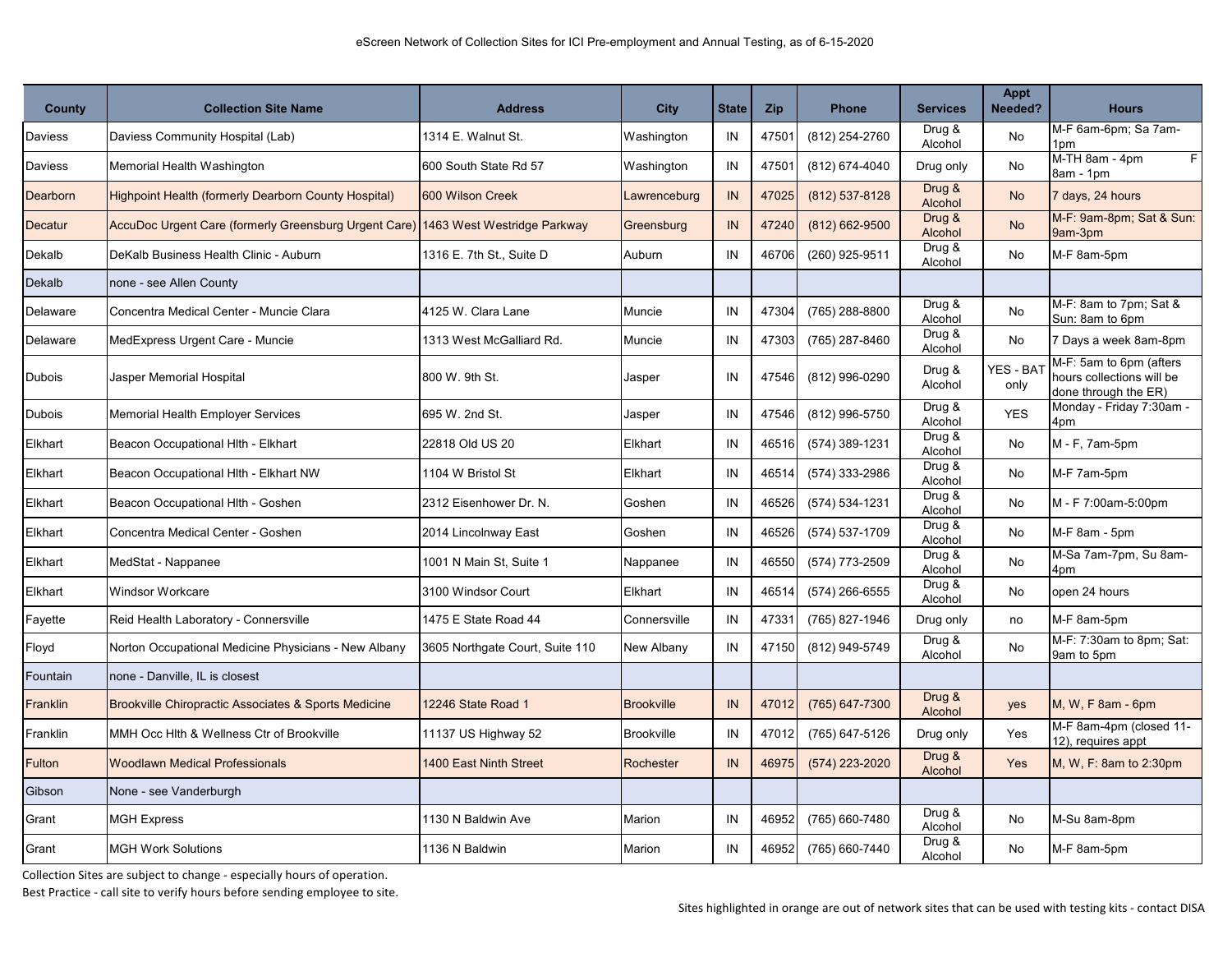| <b>County</b>    | <b>Collection Site Name</b>                                                      | <b>Address</b>                          | City              | <b>State</b> | Zip   | <b>Phone</b>     | <b>Services</b>   | Appt<br>Needed?                          | <b>Hours</b>                                                               |
|------------------|----------------------------------------------------------------------------------|-----------------------------------------|-------------------|--------------|-------|------------------|-------------------|------------------------------------------|----------------------------------------------------------------------------|
| Greene           | Investigative Discoveries - Linton                                               | 139 NE A Street                         | Linton            | IN           | 47441 | (812) 699-4137   | Drug &<br>Alcohol | No                                       | M-F 7:30am-4:30pm                                                          |
| Hamilton         | *Temporarily closed due to COVID-19** Community<br><b>Employer Health Carmel</b> | 11911 N. Meridian St, Ste 150           | Carmel            | IN           | 46032 | (317) 621-6704   | Drug &<br>Alcohol | No                                       | 7 days: 9am-9pm                                                            |
| Hamilton         | *Temporarily closed due to COVID-19** MedCheck -<br><b>Noblesville</b>           | 9669 E. 146th St., Ste 100              | Noblesville       | IN           | 46060 | (317) 621-3434   | Drug &<br>Alcohol | No (Unless<br><b>Direct</b><br>Observed) | 7 days - 9am to 9pm                                                        |
| Hamilton         | Carmel Immediate Care - Hazel Dell (St. Vincent)                                 | 13250 Hazel Dell Pkwy, Ste 104          | Carmel            | IN           | 46033 | $(317)$ 415-6900 | Drug &<br>Alcohol | No                                       | M-F: 8am to 8pm; Sat &<br>Sun 8am to 5pm                                   |
| Hamilton         | Community Occ Health Fishers                                                     | 8890 E 116th St                         | <b>Fishers</b>    | IN           | 46037 | $(317)$ 621-1604 | Drug only         | Yes                                      | M-F 9am - 4pm                                                              |
| Hamilton         | Concentra Med. Ctr. - Fishers                                                    | 11580 Overlook Dr.                      | Fishers           | IN           | 46037 | (317) 845-5425   | Drug &<br>Alcohol | No                                       | M-F: 8am to 5pm                                                            |
| Hamilton         | IU Health - Noblesville                                                          | 14645 Hazel Dell Rd                     | Noblesville       | IN           | 46062 | (317) 922-2090   | Drug &<br>Alcohol | <b>No</b>                                | M-F 8am - 8pm Sat-Sun<br>8am - 6pm                                         |
| Hamilton         | Riverview WorkMed Occupational Health West                                       | 865 Westfield Rd., Suite D              | Noblesville       | IN           | 46062 | (317) 776-3851   | Drug &<br>Alcohol | No                                       | M-F 8:00am - 4:30pm                                                        |
| Hancock          | Community Empl Hlth Greenfield                                                   | 124 W MUSKEGON DR                       | Greenfield        | IN           | 46140 | (317) 318-7470   | Drug &<br>Alcohol | No                                       | M-F 8am - 5pm                                                              |
| Harrison         | None - see Floyd or Clark                                                        |                                         |                   |              |       |                  |                   |                                          |                                                                            |
| Hendricks        | Hendricks Occupational Medicine                                                  | 1100 Southfield Dr., Suite 1120         | Plainfield        | IN           | 46168 | (317) 839-6200   | Drug &<br>Alcohol | No                                       | M - F 8:00am - 10:00pm,<br>Sat. 8am - 8pm, Sun. Noon<br>6:00 <sub>pm</sub> |
| Hendricks        | Hendricks Reg Hlth - Avon                                                        | 8244 E US Highway 36                    | Avon              | IN           | 46123 | (317) 272-7500   | Drug only         | No                                       | M-Sa 8am-8pm, Su 12pm-<br>6 <sub>pm</sub>                                  |
| Hendricks        | Hendricks Reg Hlth - Plainfield                                                  | 1100 Southfield Dr                      | Plainfield        | IN           | 46168 | (317) 839-7200   | Drug only         | No                                       | M-F 5pm - 8pm Sat 8am -<br>8pm Sun 12 - 6pm                                |
| <b>Hendricks</b> | Hendricks Reg Hlth Immed Care - Brownsburg                                       | 5492 N. Ronald Reagan Pkwy., Ste<br>130 | Brownsburg        | IN           | 46123 | (317) 456-9050   | Drug &<br>Alcohol | No                                       | M-F: 10am to 8pm                                                           |
| Hendricks        | IU Health - Brownsburg                                                           | 90 East Garner Rd.                      | Brownsburg        | IN           | 46112 | $(317)$ 858-7566 | Drug &<br>Alcohol | No                                       | M-F 8am-8pm, Sa-Su 8am-<br>6 <sub>pm</sub>                                 |
| Henry            | Spiceland Pike Medical Center (SPMC)                                             | 1685 S Spiceland Pike                   | <b>New Castle</b> | IN           | 47362 | (765) 529-4090   | Drug &<br>Alcohol | <b>No</b>                                | M-F 1pm-7pm                                                                |
| Howard           | MedExpress Urgent Care - Kokomo                                                  | 1010 S Reed Rd                          | Kokomo            | IN           | 4690  | (765) 457-4370   | Drug &<br>Alcohol | No                                       | 7 days: 8am-8pm                                                            |
| Howard           | St. Vincent Medical Grp - Kokomo                                                 | 186 E Southway Blvd                     | Kokomo            | IN           | 46902 | (765) 236-8299   | Drug &<br>Alcohol | No                                       | M-F 8am-8pm, Sa-Su 8am-<br>5pm                                             |
| Huntington       | None - see Allen or Wells                                                        |                                         |                   |              |       |                  |                   |                                          |                                                                            |
| Jackson          | <b>Schneck Urgent Care</b>                                                       | 1130 Medical Place                      | Seymour           | IN           | 47274 | (812) 519-1552   | Drug &<br>Alcohol | No                                       | M-F: 8am to 8pm; Sa-Su:<br>8am to 5pm                                      |
| Jackson          | Well Life Schneck                                                                | 100 N Walnut St                         | Seymour           | IN           | 47274 | (812) 522-0551   | Drug &<br>Alcohol | No                                       | M 7am-7pm, Tu 8am-<br>12pm, W-Th 6am - 6pm                                 |
| Jasper           | Working Well                                                                     | 919 E. Grace St.                        | Rensselaer        | IN           | 47978 | (219) 866-0411   | Drug &<br>Alcohol | No                                       | Mon. - Sat.: 8am to 6pm<br>(last drug screen by<br>5:30pm)                 |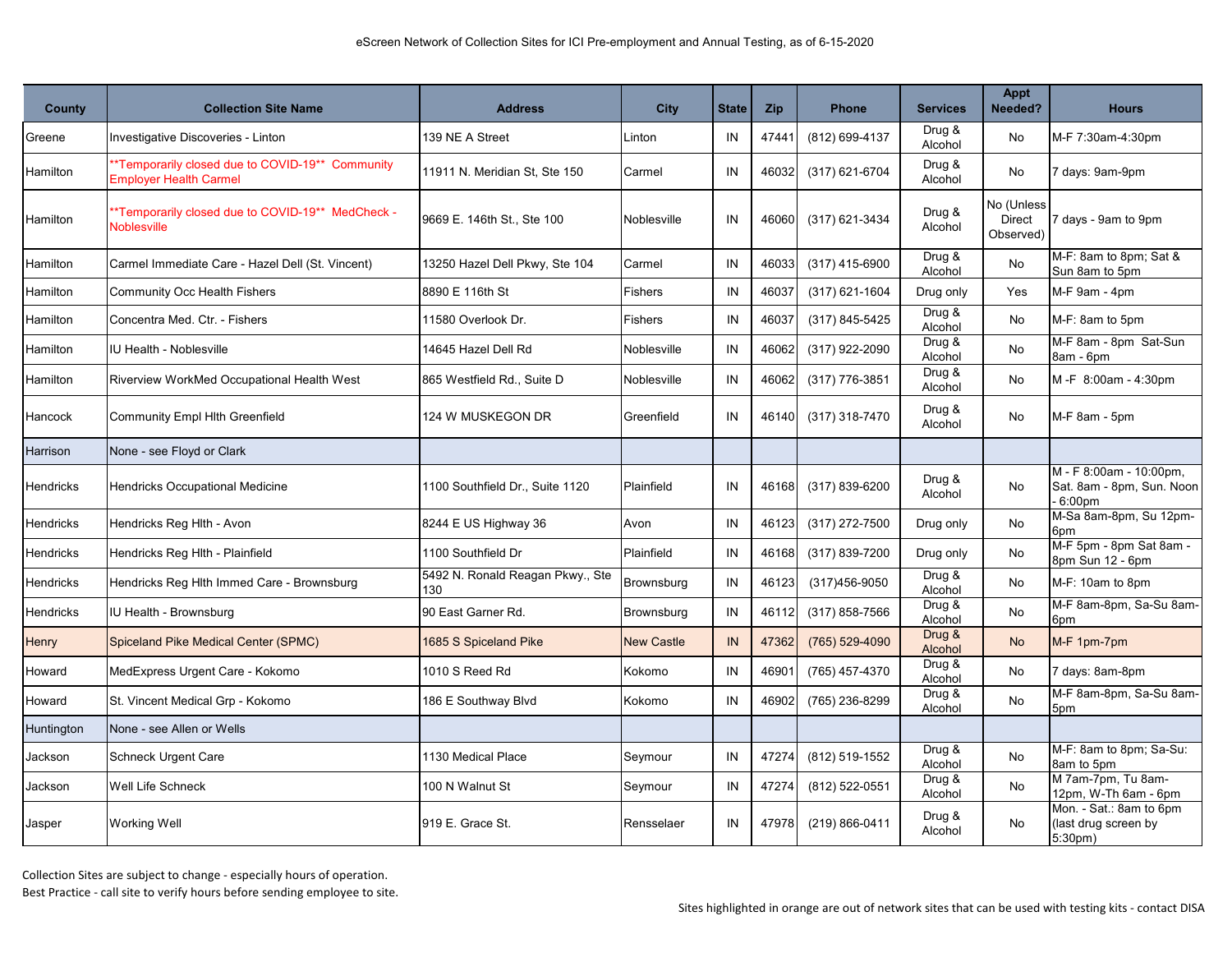| <b>County</b> | <b>Collection Site Name</b>                                                         | <b>Address</b>                 | <b>City</b>         | <b>State</b> | Zip   | <b>Phone</b>       | <b>Services</b>   | Appt<br>Needed? | <b>Hours</b>                                                      |
|---------------|-------------------------------------------------------------------------------------|--------------------------------|---------------------|--------------|-------|--------------------|-------------------|-----------------|-------------------------------------------------------------------|
| Jay           | IU Health Jay Hospital (formerly Jay County Hospital)                               | 500 W. Votaw                   | Portland            | IN           | 47371 | $(260)$ 726-1808   | Drug &<br>Alcohol | <b>No</b>       | M-F: 7am-7pm                                                      |
| Jefferson     | None - see Jennings Co                                                              |                                |                     |              |       |                    |                   |                 |                                                                   |
| Jennings      | <b>Schneck Family Care</b>                                                          | 2145 N. State Hwy 3            | North Vernon        | IN           | 47265 | (812) 346-6010     | Drug only         | No              | Mon - Fri 8am to 6pm; Sat.<br>8am-2pm (Must check in by<br>5pm)   |
| Jennings      | St. Vincent Medical Group                                                           | 301 Henry Street, Building B   | <b>North Vernon</b> | IN           | 47265 | (812) 352-4463     | Drug Only         | No              | M-F: 7am to 7pm; Sat &<br>Sun: 10am to 6pm                        |
| Johnson       | *Temporarily closed due to COVID-19** Community<br><b>Employer Health Greenwood</b> | 489 S State Rd 135             | Greenwood           | IN           | 46142 | (317) 887-7640     | Drug &<br>Alcohol | No              | 7 days/wk - 9am-9pm                                               |
| Johnson       | <b>IU Health - Greenwood</b>                                                        | 996 South State Road 135       | Greenwood           | IN           | 46143 | (317) 893-3888     | Drug &<br>Alcohol | No              | M-F 8am-8pm, Sa-Su 8am-<br>6pm                                    |
| Johnson       | JMH Immediate Care Occupational Health                                              | 2085 Acorn Rd                  | Franklin            | IN           | 46131 | (317) 346-2273     | Drug &<br>Alcohol | No              | M-F 8am-6pm, Sa-Su 9am-<br>3pm                                    |
| Johnson       | St. Francis Working Well - Greenwood                                                | 747 E. County Line Rd., Ste H  | Greenwood           | IN           | 46143 | $(317) 528 - 8009$ | Drug &<br>Alcohol | No              | M-F 7am-6pm                                                       |
| Knox          | <b>MCV Lab</b>                                                                      | 406 N. First St. Suite C       | <b>Vincennes</b>    | IN           | 47591 | (812) 885-8007     | Drug &<br>Alcohol | <b>No</b>       | M-F 7am-4:30pm                                                    |
| Kosciusko     | MedStat - Syracuse                                                                  | 107 W Pickwick Dr              | Syracuse            | IN           | 46567 | (574) 457-8682     | Drug &<br>Alcohol | No              | M-F 7am-8pm, Sa 8am-<br>4pm                                       |
| Kosciusko     | MedStat - Warsaw                                                                    | 1500 Provident Dr, Ste A       | Warsaw              | IN           | 46580 | (574) 372-7637     | Drug &<br>Alcohol | No              | M-F 7am-8pm, Sa-Su 8am-<br>4pm                                    |
| Lagrange      | Parkview Occupational Health (LaGrange)                                             | 45 N. 250 West                 | LaGrange            | IN           | 46761 | $(260)$ 463-9222   | Drug &<br>Alcohol | No              | M-F 7:30am-5pm                                                    |
| Lake          | Comprehensive Care                                                                  | 7501 W. 15th Ave               | Gary                | IN           | 46406 | (219) 977-2090     | Drug &<br>Alcohol | No              | M-F 8am-6pm; Sat 8am-<br>12pm                                     |
| Lake          | Concentra Med Ctr - Hammond, IN                                                     | 6423 Columbia Ave., Unit A     | Hammond             | IN           | 46320 | (219) 937-3632     | Drug &<br>Alcohol | No              | M - F 7am to 8pm                                                  |
| Lake          | Working Well - Crown Point                                                          | 12800 Mississippi Pky Ste 204A | Crown Point         | IN           | 46307 | (219) 662-5500     | Drug &<br>Alcohol | No              | M-F 7am-5pm                                                       |
| Lake          | Working Well - Hobart                                                               | 101 W 61st Ave                 | Hobart              | IN           | 46342 | (219) 945-9530     | Drug &<br>Alcohol | No              | M-Sat 8am - 6pm                                                   |
| Lake          | Working Well - Munster                                                              | 7905 Calumet Ave               | Munster             | IN           | 46321 | (219) 836-4690     | Drug &<br>Alcohol | No              | M-F 7am-5pm                                                       |
| LaPorte       | Workforce Health - La Porte                                                         | 311 Boyd Blvd                  | LaPorte             | IN           | 46350 | (219) 326-2664     | Drug &<br>Alcohol | No              | M-F 8am-4pm                                                       |
| LaPorte       | WorkingWell - Michigan City                                                         | 4111 S. Franklin Street        | Michigan City       | IN           | 46360 | (219) 879-5400     | Drug &<br>Alcohol | No              | M - F, 7am - 5pm                                                  |
| Lawrence      | IU Health Bedford Hospital                                                          | 2900 W 16th Street             | Bedford             | IN           | 47421 | (812) 275-9675     | Drug &<br>Alcohol | No              | M-F: 8am to 5pm (Must<br>arrive by 4pm)                           |
| Madison       | *Temporarily closed due to COVID-19** Community<br><b>Empl Hith Anderson</b>        | 3125 S SCATTERFIELD RD         | Anderson            | IN           | 46013 | (765) 298-4790     | Drug &<br>Alcohol | Yes             | M-F 9am - 7pm<br>Sat-Sun 10am - 6pm                               |
| Madison       | Med One Urgent Care South                                                           | 4778 South Scatterfield Rd.    | Anderson            | IN           | 46013 | (765) 646-6331     | Drug &<br>Alcohol | <b>No</b>       | M-F 8am - 8pm; Sat & Sun<br>9am-5pm                               |
| Madison       | MedExpress Urgent Care - Anderson                                                   | 3800 S. Scatterfield Rd.       | Anderson            | IN           | 46013 | (765) 642-2602     | Drug &<br>Alcohol | No              | 7 days: 8am-8pm                                                   |
| Madison       | St. Vincent Mercy Occ. Hith Svcs                                                    | 7408 W. St. Rd. 28             | Elwood              | IN           | 46036 | (765) 557-2242     | Drug &<br>Alcohol | <b>YES</b>      | M/W/F 8am-5pm; T/TH<br>9am-6pm (closed 11:30-<br>12:30 for lunch) |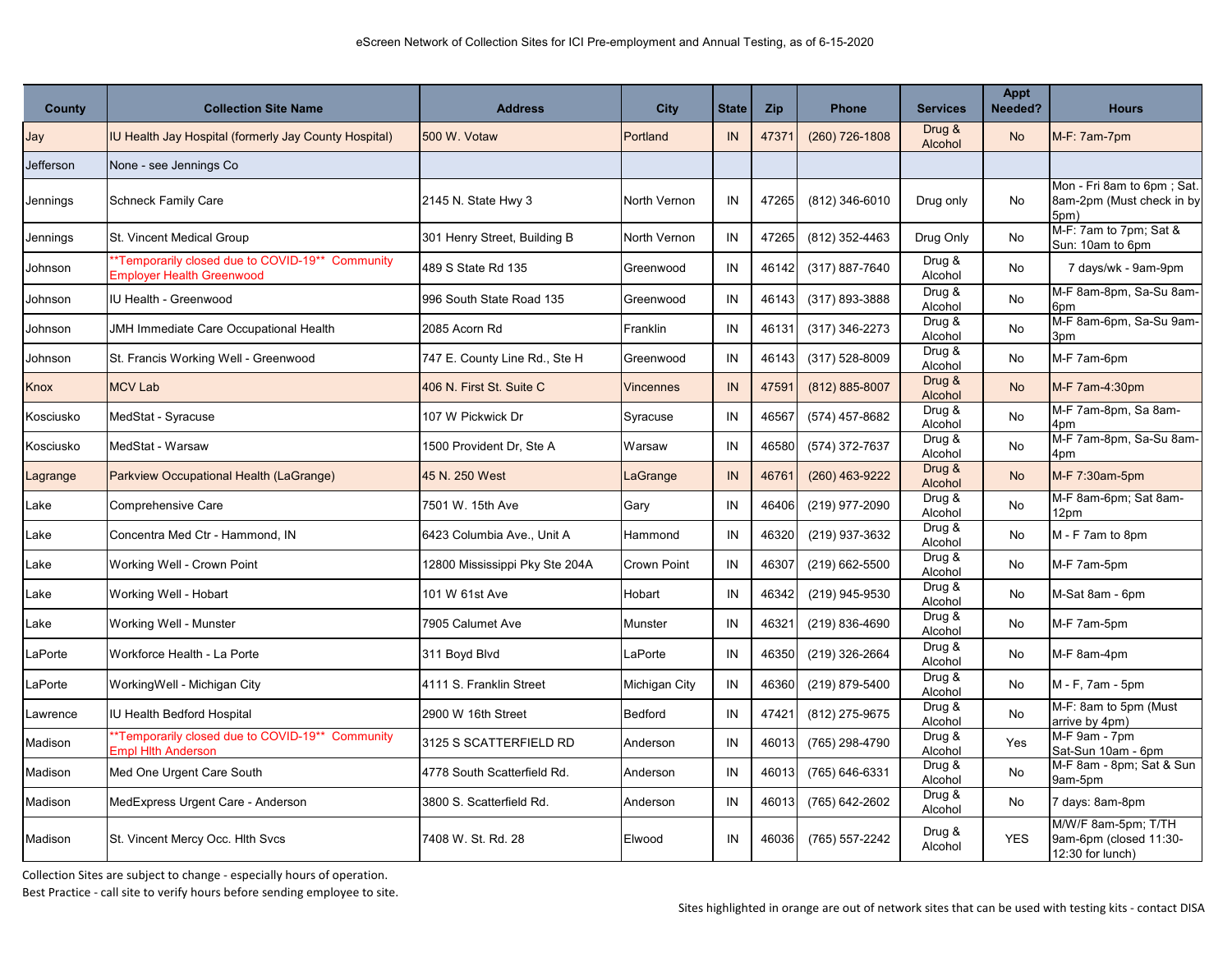| County   | <b>Collection Site Name</b>                                                                  | <b>Address</b>                                                  | <b>City</b>  | <b>State</b> | Zip   | <b>Phone</b>       | <b>Services</b>   | Appt<br>Needed? | <b>Hours</b>                                                  |
|----------|----------------------------------------------------------------------------------------------|-----------------------------------------------------------------|--------------|--------------|-------|--------------------|-------------------|-----------------|---------------------------------------------------------------|
| Marion   | 'Temporarily closed due to COVID-19** Community<br>Occ. Health Center (MedCheck) - Castleton | 8177 Clearvista Pkwy.                                           | Indianapolis | IN           | 46256 | $(317)$ 621-7808   | Drug &<br>Alcohol | No              | 24 hrs. / 7 days a week                                       |
| Marion   | Community Occ. Health Center - East                                                          | 7910 E. Washington Street                                       | Indianapolis | IN           | 46219 | (317) 355-3222     | Drug &<br>Alcohol | No              | 7 days: 9am to 9pm                                            |
| Marion   | Concentra Medical Center - Georgetown                                                        | 7301 Georgetown Rd., Ste 109                                    | Indianapolis | IN           | 46268 | (317) 875-9584     | Drug &<br>Alcohol | No              | M-F: 8:00am - 5:00pm                                          |
| Marion   | Concentra Medical Center - Indianapolis (Decatur Blvd.)                                      | 5940 Decatur Blvd.                                              | Indianapolis | IN           | 46241 | (317) 856-2945     | Drug &<br>Alcohol | No              | 24 hours/7 days                                               |
| Marion   | Concentra Medical Center - Indianapolis Raymond                                              | 5603 W. Raymond St.                                             | Indianapolis | IN           | 46241 | $(317)$ 241-8266   | Drug &<br>Alcohol | No              | M-F: 7:00am - 7:00pm                                          |
| Marion   | Concentra Medical Center - Indianapolis Shadeland                                            | 1311 N. Shadeland Ave                                           | Indianapolis | IN           | 46219 | $(317)$ 352-0933   | Drug &<br>Alcohol | No              | M-F: 8:00am - 5:00pm                                          |
| Marion   | Concentra Medical Center - Indianapolis Southeastern                                         | 1101 Southeastern Ave                                           | Indianapolis | IN           | 46202 | (317) 955-2020     | Drug &<br>Alcohol | No              | M-F: 7:00am - 11:00pm                                         |
| Marion   | Concentra Medical Center - Indpls Northwest                                                  | 5604 W 74th St                                                  | Indianapolis | IN           | 46278 | (317) 290-1551     | Drug &<br>Alcohol | No              | M-F 7am-9pm                                                   |
| Marion   | Concentra Medical Center - Indy Northeast                                                    | 8257 Center Run Rd                                              | Indianapolis | IN           | 46250 | $(317) 567 - 6705$ | Drug &<br>Alcohol | No              | M-F 8am-5pm                                                   |
| Marion   | Favorable Behavior Support Svcs                                                              | 6825 Madison Ave                                                | Indianapolis | IN           | 46227 | (317) 992-2821     | Drug &<br>Alcohol | No              | M-F 8am - 5pm Sat 9am -<br>1pm Sun closed                     |
| Marion   | Favorable Behavior Support Svcs                                                              | 1311 N. Arlington Ave                                           | Indianapolis | IN           | 46219 | (317) 672-2942     | Drug &<br>Alcohol | No              | M-F 9am 5pm Sat 9am -<br>3pm Sun closed                       |
| Marion   | U Health - Broad Ripple                                                                      | 1036 Broad Ripple Ave                                           | Indianapolis | IN           | 46220 | (317) 759-9960     | Drug &<br>Alcohol | No              | M-F 8am-8pm, Sa-Su 8am-<br>6pm                                |
| Marion   | MedCheck - Speedway                                                                          | 1011 N Main St, Ste 140                                         | Speedway     | IN           | 46224 | (317) 957-9000     | Drug &<br>Alcohol | No              | 7 days: 9am-9pm                                               |
| Marion   | MedExpress Urgent Care - Beech Grove                                                         | 4903 S Emerson Ave                                              | Indianapolis | IN           | 46203 | (317) 786-7950     | Drug &<br>Alcohol | No              | 7 days: 8am-8pm                                               |
| Marion   | Midwest Toxicology Services, LLC - Indianapolis                                              | 603 E. Washington Street, Suite 200   Indianapolis              |              | IN           | 46204 | (317) 262-2200     | Drug &<br>Alcohol | No              | M-F: 7:30am to 5pm                                            |
| Marion   | Nova Medical Center                                                                          | 500 North Capitol Avenue                                        | Indianapolis | IN           | 46204 | (317) 983-5400     | Drug &<br>Alcohol | No              | M-F: 8:00am - 6:00pm                                          |
| Marion   | Nova Medical Center - Indianapolis Airport                                                   | 5757 Decatur Blvd                                               | Indianapolis | IN           | 46241 | $(317)$ 343-4549   | Drug &<br>Alcohol | No              | M-F: 8:00am - 6:00pm                                          |
| Marshall | DOT STOP, P.C.                                                                               | 2915 Gary Dr                                                    | Plymouth     | IN           | 46563 | (866) 368-7867     | Drug &<br>Alcohol | no              | open 24 hours                                                 |
| Martin   | Right Choice DAT - Crane                                                                     | Westgate Crane Technology WB1,<br>27579 SGM Gene Shaw Tech Dr., | Crane        | IN           | 47522 | (812) 863-9000     | Drug &<br>Alcohol | No              | M-Th: 8:30am-4:30pm<br>(Closed 1pm-1:30pm); F:<br>8:30am-12pm |
| Miami    | None - see Howard or Cass Co.                                                                |                                                                 |              |              |       |                    |                   |                 |                                                               |
| Monroe   | U Health - Bloomington                                                                       | 326 S Woodcrest Dr                                              | Bloomington  | IN           | 47401 | (812) 353-6888     | Drug &<br>Alcohol | No              | M-F 8am - 8pm Sat-Sun<br>8am - 6pm                            |
| Monroe   | U Health Bloomington West                                                                    | 3443 West 3rd Street                                            | Bloomington  | IN           | 47404 | (812) 353-3443     | Drug &<br>Alcohol | No              | M-F 8am - 6pm; Sat 8am-<br>2pm                                |
| Monroe   | MedExpress Urgent Care - Bloomington                                                         | 123 S Franklin Rd                                               | Bloomington  | IN           | 47404 | (812) 339-2305     | Drug &<br>Alcohol | No              | 7 days: 8am-8pm                                               |
| Monroe   | Right Choice DAT - Bloomington                                                               | 2536 W Industrial Park Dr                                       | Bloomington  | IN           | 47404 | (812) 287-7933     | Drug &<br>Alcohol | No              | M 8am-6pm, Tu-F 8am-4<br>pm                                   |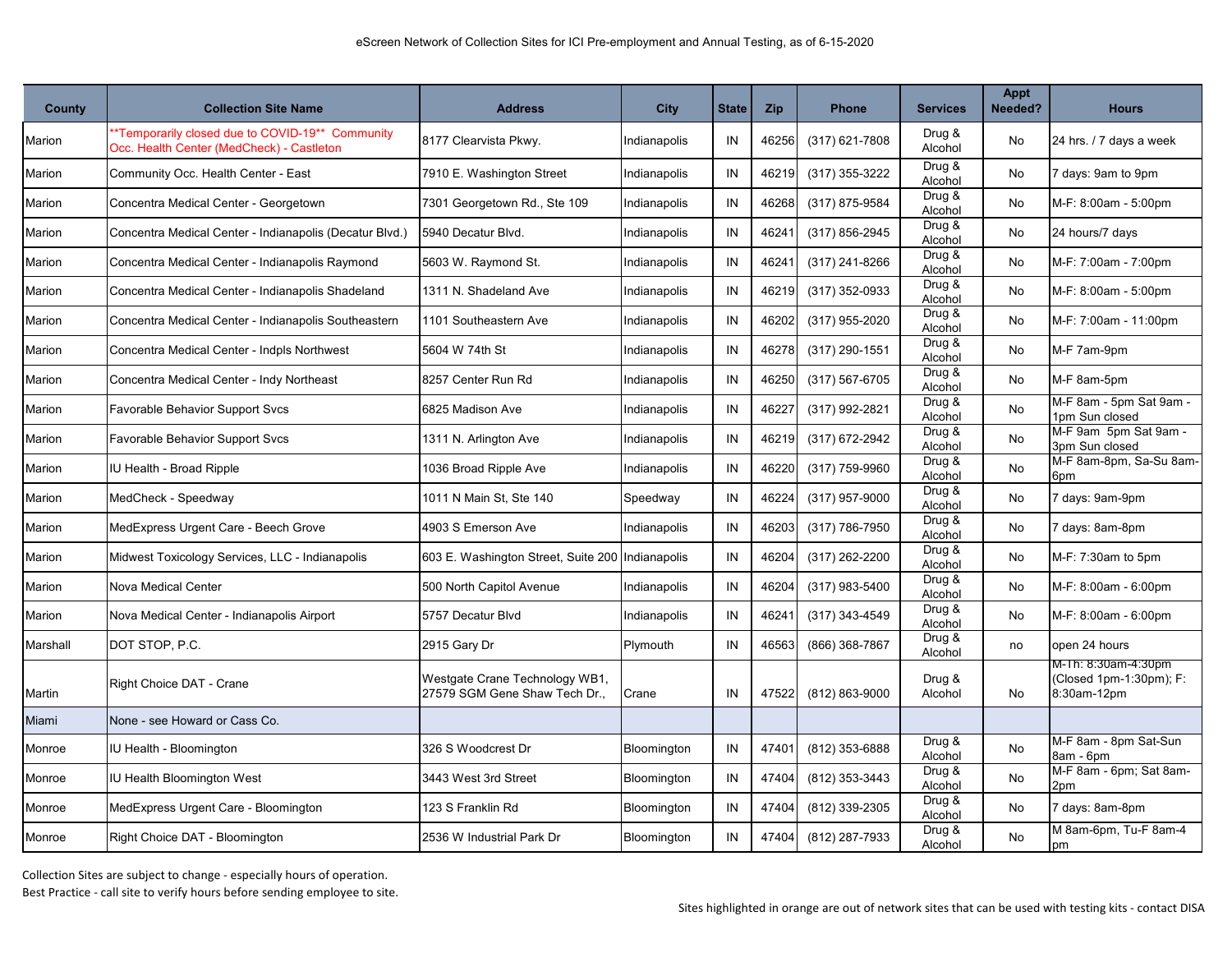| <b>County</b> | <b>Collection Site Name</b>               | <b>Address</b>                    | <b>City</b>       | <b>State</b> | Zip   | <b>Phone</b>       | <b>Services</b>   | Appt<br>Needed?                                 | <b>Hours</b>                                                             |
|---------------|-------------------------------------------|-----------------------------------|-------------------|--------------|-------|--------------------|-------------------|-------------------------------------------------|--------------------------------------------------------------------------|
| Montgomery    | St. Vincent Immed Care - Crawfordsville   | 1684 Bush Lane                    | Crawfordsville    | IN           | 47933 | (765) 365-9500     | Drug &<br>Alcohol | <b>No</b>                                       | M-F: 8am to 8pm; Sat &<br>Sun: 8am to 5pm                                |
| Morgan        | St. Francis Working Well - Mooresville    | 1001 Hadley Rd., Ste. LL 180      | Mooresville       | IN           | 46158 | (317) 834-5220     | Drug &<br>Alcohol | No (must<br>arrive 1 hr<br>prior to<br>closing) | M - F 8am to 5pm.                                                        |
| <b>Newton</b> | None - see Jasper                         |                                   |                   |              |       |                    |                   |                                                 |                                                                          |
| <b>Noble</b>  | <b>Parkview Noble Occupational Health</b> | 1844 Ida Red Rd.                  | Kendallville      | IN           | 46755 | $(260)$ 347-8810   | Drug &<br>Alcohol | <b>No</b>                                       | M-F 7:30am-5pm                                                           |
| Ohio          | none - see Dearborn or Florence, KY       |                                   |                   |              |       |                    |                   |                                                 |                                                                          |
| Orange        | <b>Comprehensive Healthcare</b>           | 420 West Longest Street           | Paoli             | IN           | 47454 | (812) 723-3944     | Drug only         | <b>No</b>                                       | M-F 8am-5pm; Closed for<br>lunch 11:30am-1pm                             |
| Owen          | none - see Monroe                         |                                   |                   |              |       |                    |                   |                                                 |                                                                          |
| Parke         | Family Health & Help Center               | 109 S. Jefferson St.              | Rockville         | IN           | 47872 | (765) 569-4008     | Drug only         | <b>Call ahead</b>                               | M, W & Th 8am-5pm; Tu<br>8am-6pm                                         |
| Perry         | Liberty Laboratory                        | 132 13th St                       | <b>Tell City</b>  | IN           | 47586 | (812) 548-0086     | Drug only         | no                                              | M-F 9am-5pm                                                              |
| Perry         | <b>Memorial Health Bristow</b>            | 26020 State Road 145              | <b>Bristow</b>    | IN           | 47515 | (812) 357-2099     | Drug only         | No                                              | M 8am - 5pm Tues 7am - 4<br>pm W 10 am - 6pm Th<br>8am - 5pm F 7am - 1pm |
| Perry         | Tell City Clinic – Mission Health         | 109 E. Hwy 66                     | <b>Tell City</b>  | IN           | 47586 | (812) 547-3447     | Drug Only         | <b>YES</b>                                      | Mon - Thurs 8:00am -<br>4:00pm; Friday 8:00am -<br>3:30pm                |
| Pike          | none - see Daviess or Dubois              |                                   |                   |              |       |                    |                   |                                                 |                                                                          |
| Porter        | Portage Hospital Lab I                    | 3630 Willowcreek Road             | Portage           | IN           | 46368 | (219) 364-3006     | Drug &<br>Alcohol | No                                              | M-F 6am - 7pm<br>Sat 7am - 12                                            |
| Porter        | Portage Workforce Health                  | 3630 Willowcreek Rd               | Portage           | IN           | 46368 | (219) 364-3008     | Drug &<br>Alcohol | No                                              | After hours emergency<br>testing only! 24 hours                          |
| Porter        | Workforce Health - Valparaiso             | 1251 Eastporte Centre Dr. Suite B | Valparaiso        | IN           | 46383 | (219) 462-9205     | Drug &<br>Alcohol | <b>YES</b>                                      | M-F: 8am to 5pm                                                          |
| Porter        | Working Well - Valparaiso                 | 2307 LaPorte Ave                  | Valparaiso        | IN           | 46383 | (219) 464-7073     | Drug &<br>Alcohol | No                                              | M-Sa 8am-6pm                                                             |
| Porter        | Working Well - Willowcreek Portage        | 3283 Willowcreek Rd               | Portage           | IN           | 46368 | (219) 764-8439     | Drug &<br>Alcohol | No                                              | M-Sa 8am-6pm                                                             |
| Posey         | None - see Vanderburgh                    |                                   |                   |              |       |                    |                   |                                                 |                                                                          |
| Pulaski       | Cathy Fritz Consulting, Inc.              | 113 E. Main St.                   | Winamac           | IN           | 46996 | (574) 946-0049     | Drug &<br>Alcohol | <b>No</b>                                       | M-F 8am-4:30pm                                                           |
| Putnam        | <b>Acute Medical Center</b>               | 1145 Indianapolis Road            | Greencastle       | IN           | 46135 | (765) 653-8453     | Drug Only         | No                                              | M-F: 8:30am to 5pm                                                       |
| Randolph      | St. Vincent Medical Grp - Union City      | 330 W DEERFIELD RD                | Union City        | IN           | 47390 | $(765) 584 - 0016$ | Drug Only         | No                                              | M-F 8am - 4:30pm                                                         |
| Randolph      | St. Vincent Medical Grp - Winchester Lab  | 409 E Greenville Ave              | Winchester        | IN           | 47394 | (765) 584-0775     | Drug only         | No                                              | M-F 7:30am-4pm                                                           |
| Ripley        | <b>MMCH Occupational Health Services</b>  | 1051 SR 229 N                     | <b>Batesville</b> | IN           | 47006 | (812) 932-5105     | Drug &<br>Alcohol | No                                              | M-F 7:30am-4:30pm                                                        |

Collection Sites are subject to change - especially hours of operation.

Best Practice - call site to verify hours before sending employee to site.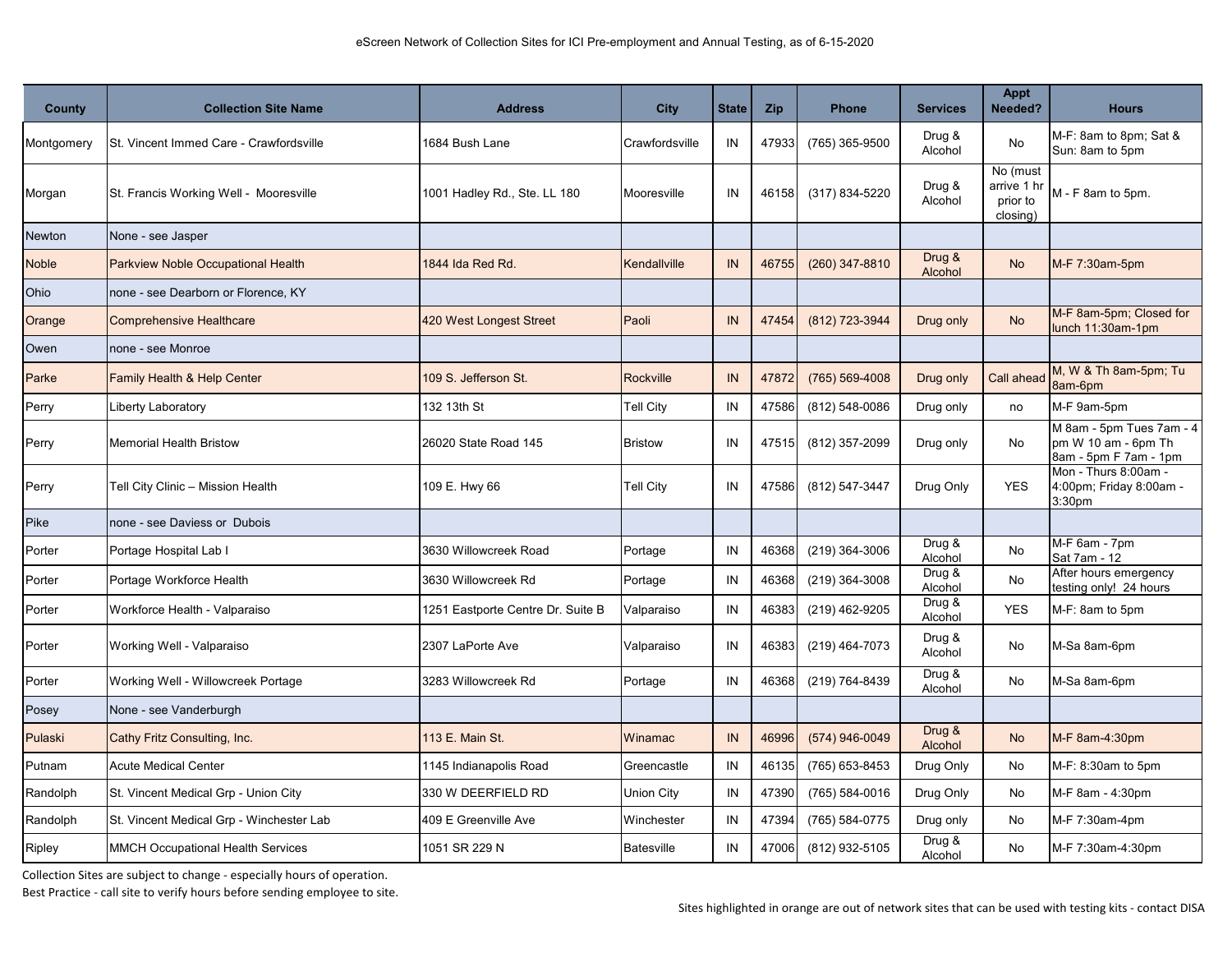| <b>County</b> | <b>Collection Site Name</b>                                                        | <b>Address</b>                   | City               | <b>State</b> | Zip   | <b>Phone</b>   | <b>Services</b>                         | <b>Appt</b><br>Needed? | <b>Hours</b>                                                |
|---------------|------------------------------------------------------------------------------------|----------------------------------|--------------------|--------------|-------|----------------|-----------------------------------------|------------------------|-------------------------------------------------------------|
| Rush          | None - see Shelby or Decatur                                                       |                                  |                    |              |       |                |                                         |                        |                                                             |
| Scott         | Schneck Family Care of Scott Co.                                                   | 1366 N. Gardner St., Ste 140     | Scottsburg         | IN           | 47170 | (812) 752-7444 | Drug &<br>Alcohol                       | No                     | M-F: 8am to 6pm; Sat: 8am<br>to 2pm                         |
| Shelby        | Priority Care - Formerly known as HealthWorks                                      | 30 W. Rampart, Suite 250         | Shelbyville        | IN           | 46176 | (317) 398-7644 | Drug &<br>Alcohol                       | <b>No</b>              | M-F 7am-7pm, Sa 8am-<br>2pm                                 |
| Spencer       | Hi-Tech Investigative (Rockport)                                                   | 517 N. 5th Street                | Rockport           | IN           | 47635 | (812) 649-2116 | Drug &<br>Alcohol                       | No                     | M-Tu-Th-F - 9:30am-6pm;<br>W 10am-7pm                       |
| St. Joseph    | Beacon Occupational Hlth - Mishawaka                                               | 4630 Vistula Rd                  | Mishawaka          | IN           | 46544 | (574) 318-4291 | Drug only                               | No                     | M-F 7am-5pm                                                 |
| St. Joseph    | Beacon Occupational Hlth - South Bend                                              | 2301 N Bendix Dr., Ste 500       | South Bend         | IN           | 46628 | (574) 647-1675 | Drug &<br>Alcohol                       | No                     | M-F 7am-5pm                                                 |
| St. Joseph    | Concentra Med Ctr - South Bend                                                     | 19567 Cleveland Rd               | South Bend         | IN           | 46637 | (574) 277-7600 | Drug &<br>Alcohol                       | No                     | M-F: 8am to 5pm                                             |
| <b>Starke</b> | none - see Pulaski or LaPorte                                                      |                                  |                    |              |       |                |                                         |                        |                                                             |
| Steuben       | <b>Urgent Care of Cameron</b>                                                      | 1381 N. Wayne Street             | Angola             | IN           | 46703 | (260) 665-8222 | Drug &<br>Alcohol                       | <b>No</b>              | M-F: 8:30am-5pm (Closed<br>12pm-1pm for lunch)              |
| Sullivan      | <b>Sullivan County Community Hospital</b>                                          | 2200 N Section Street            | Sullivan           | IN           | 47882 | (812) 268-4311 | Drug Only                               | No                     | M-F 6am-6pm, after 6pm,<br>please call ahead for an<br>appt |
| Switzerland   | none - see Dearborn or Scott                                                       |                                  |                    |              |       |                |                                         |                        |                                                             |
| Tippecanoe    | <b>Blackbird Clinical Services</b>                                                 | 2 Executive Dr                   | Lafayette          | IN           | 47905 | (765) 447-8700 | Drug &<br>Alcohol                       | No                     | M-F 8am-4:30pm                                              |
| Tippecanoe    | MedExpress Urgent Care - Lafayette                                                 | 102 Sagamore Pkwy S              | Lafayette          | IN           | 47905 | (765) 446-2871 | Drug &<br>Alcohol                       | No                     | 7 days: 8am-8pm                                             |
| Tippecanoe    | Regional Occupational Care Center (ROCC)                                           | 1321 Unity Place, Suite A        | Lafayette          | IN           | 47905 | (765) 446-2450 | Drug &<br>Alcohol                       | No                     | M-F, 8am-6pm, arrive by<br>5:30pm                           |
| Tippecanoe    | WCMS (Work Comp Management Services) Clinic                                        | 760 Park East Blvd, #5           | Lafayette          | IN           | 47905 | (765) 447-7473 | Drug &<br>Alcohol                       | No                     | M-F,8:00am to 12:00 and<br>1:00 to 4:00pm                   |
| <b>Tipton</b> | <b>IU Health Tipton Hospital Occupational Services</b>                             | 1000 S. Main Street Entrance # 4 | <b>Tipton</b>      | IN           | 46072 | (765) 675-1457 | Drug &<br>Alcohol                       | <b>No</b>              | M-F 8am-3pm                                                 |
| Union         | none - see Wayne                                                                   |                                  |                    |              |       |                |                                         |                        |                                                             |
| Vanderburgh   | Hi-Tech Investigative                                                              | 206 N 1st Ave                    | Evansville         | IN           | 47710 | (812) 477-1400 | Drug &<br>Alcohol                       | No                     | M-F 7am-6pm                                                 |
| Vanderburgh   | Medic On-Site                                                                      | 4925 Hitch Peters Rd             | Evansville         | IN           | 47711 | (812) 204-9283 | Drug &<br>Alcohol                       | No                     | M-F 8am-5pm                                                 |
| Vanderburgh   | St. Vincent Evansville UC - Westside (St. Mary's Urgent<br>Care Westside Crossing) | 100 S Rosenberger Ave, Ste A200  | Evansville         | IN           | 47712 | (812) 485-1550 | Drug &<br>Alcohol                       | No                     | 7 days: 9am-9pm                                             |
| Vanderburgh   | St. Vincent Evansville US - Northside                                              | 14020 Old State Road             | Evansville         | IN           | 47725 | (812) 469-4700 | Drug $\overline{\mathbf{g}}$<br>Alcohol | No                     | days: 9am-8pm                                               |
| Vermillion    | none - see Vigo                                                                    |                                  |                    |              |       |                |                                         |                        |                                                             |
| Vigo          | <b>Right Choice DAT</b>                                                            | 3205 S. 3rd Place                | <b>Terre Haute</b> | IN           | 47802 | (812) 235-3153 | Drug &<br>Alcohol                       | No                     | Mon-Thurs 8am-6pm &<br>8am-4pm Friday; Sat 9am-<br>noon     |